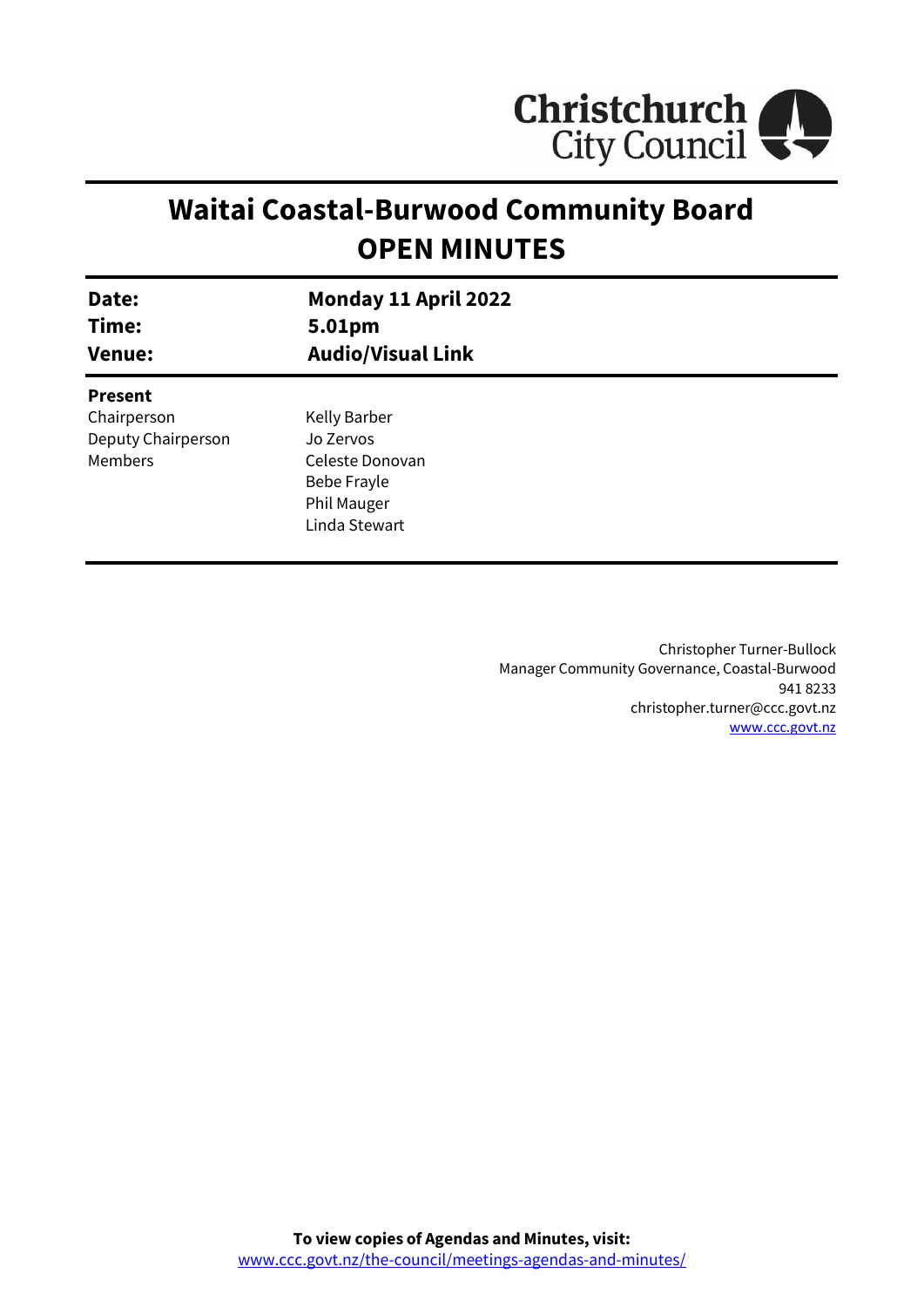## **Waitai Coastal-Burwood Community Board 11 April 2022**



## **Secretarial Note:**

It is noted that this meeting was held via audio/visual link on the Zoom platform due to the country being under COVID-19 Protection Framework (the Traffic Alert System Red) on the date the meeting was scheduled. These minutes provide a written summary of the meeting proceedings.

## **Karakia Tīmatanga**: Led by Kelly Barber.

The agenda was dealt with in the following order.

## **1. Apologies Ngā Whakapāha**

## **Part C**

The Chair called for apologies. There were no apologies.

## **2. Declarations of Interest Ngā Whakapuaki Aronga**

#### **Part B**

The Chair asked members if they wished to declare an interest in any item on the Agenda.

There were no declarations of interest recorded.

## **3. Confirmation of Previous Minutes Te Whakaāe o te hui o mua**

## **Part C**

The Chair asked members to confirm the previous minutes were a true and accurate account of the meeting. No issues or questions were raised. The Chair moved the officer recommendation, which was seconded by Phil Mauger. Following invitation from the Chair, there was no debate on the item and the motion was put to the vote and carried unanimously.

## **Community Board Resolved CBCB/2022/00014**

That the minutes of the Waitai Coastal-Burwood Community Board meeting held on Monday, 14 March 2022 be confirmed.

Kelly Barber/Phil Mauger **Carried**

## **4. Public Forum Te Huinga Whānui**

#### **Part B**

#### **4.1 Avon-Otakaro Network**

Hayley Guglietta on behalf of the Avon-Otakaro Network provided the Board with an update on the work being undertaken along the Otakaro. Hayley wanted to highlight the opening of the Dallington Landing and the Avondale Bridge and thank the organisation for including the community in these events.

Hayley Guglietta wanted to highlight concerns of crime and vandalism in the residential red zone.

After questions from members, the Chair thanked Hayley Guglietta for her presentation.

#### **Attachments**

A Avon-Otakaro Network Presentation **or**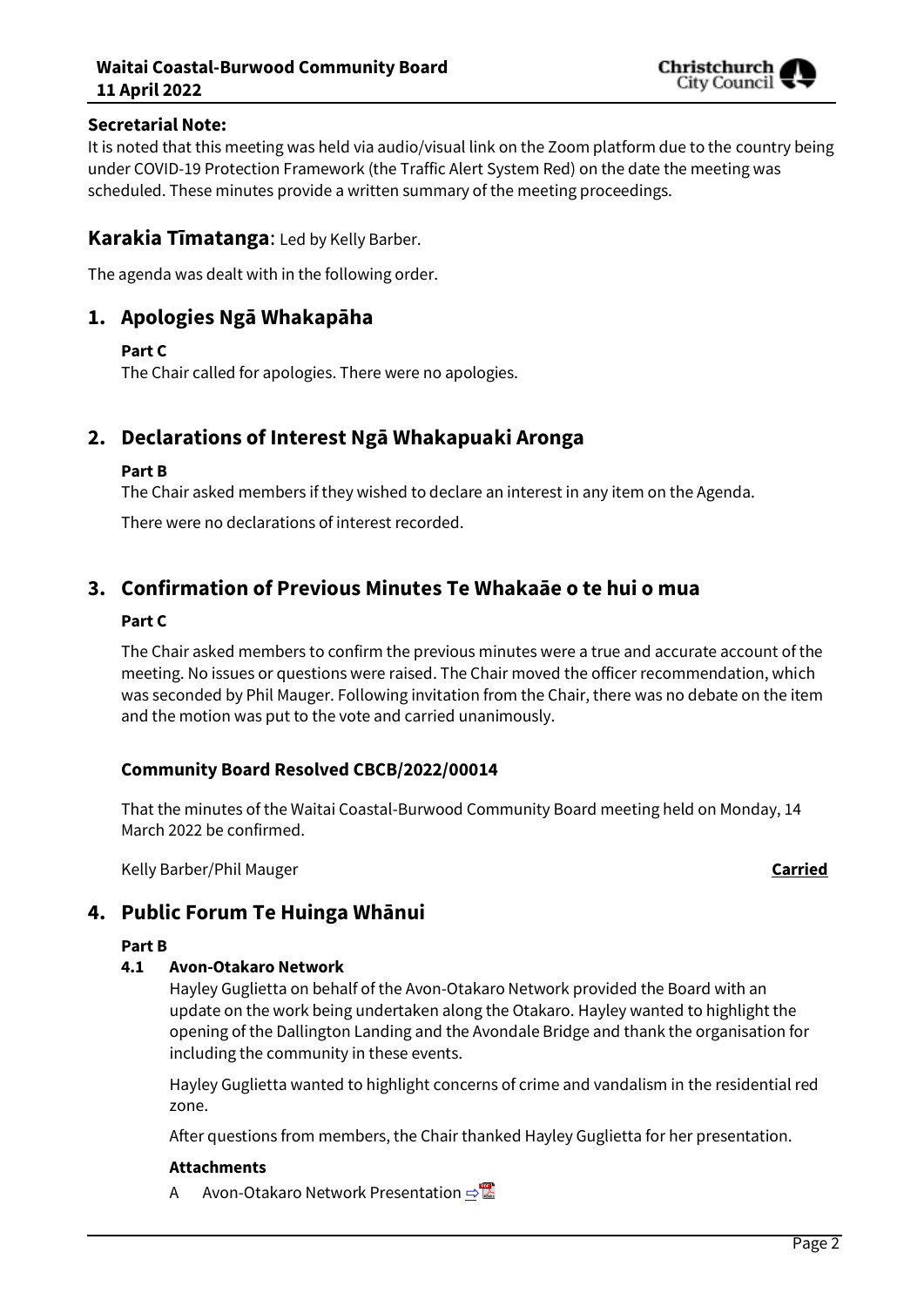

## **4.2 Future Streets Aranui – Community Insights Report**

Yani Johanson, addressed the Board in relation to the Future Street Aranui – Community Insights Report.

Yani Johanson asked the Board to consider:

- 1. That they amend their Community Board Plan to include reference to the Future Streets Aranui Community Insights Report and include an action to commit to its next steps as a priority.
- 2. That the Community Board consider in its submission to the Council's Draft Annual Plan 2022/23, making reference to resources and support to continue the next steps of the Future Streets Aranui Community Insights Report.

The Chair thanked Yani Johanson for his update.

#### **Part B**

That the Waitai Coastal-Burwood Community Board:

1. Refers the issues raised in relation to the Future Streets Aranui Community Insights Report to Staff for investigation and response back to the Community Board by way of update in an upcoming Area Report.

## **5. Deputations by Appointment Ngā Huinga Whakaritenga**

#### **Part B**

There were no deputations by appointment.

## **6. Presentation of Petitions Ngā Pākikitanga**

#### **Part B**

There was no presentation of petitions.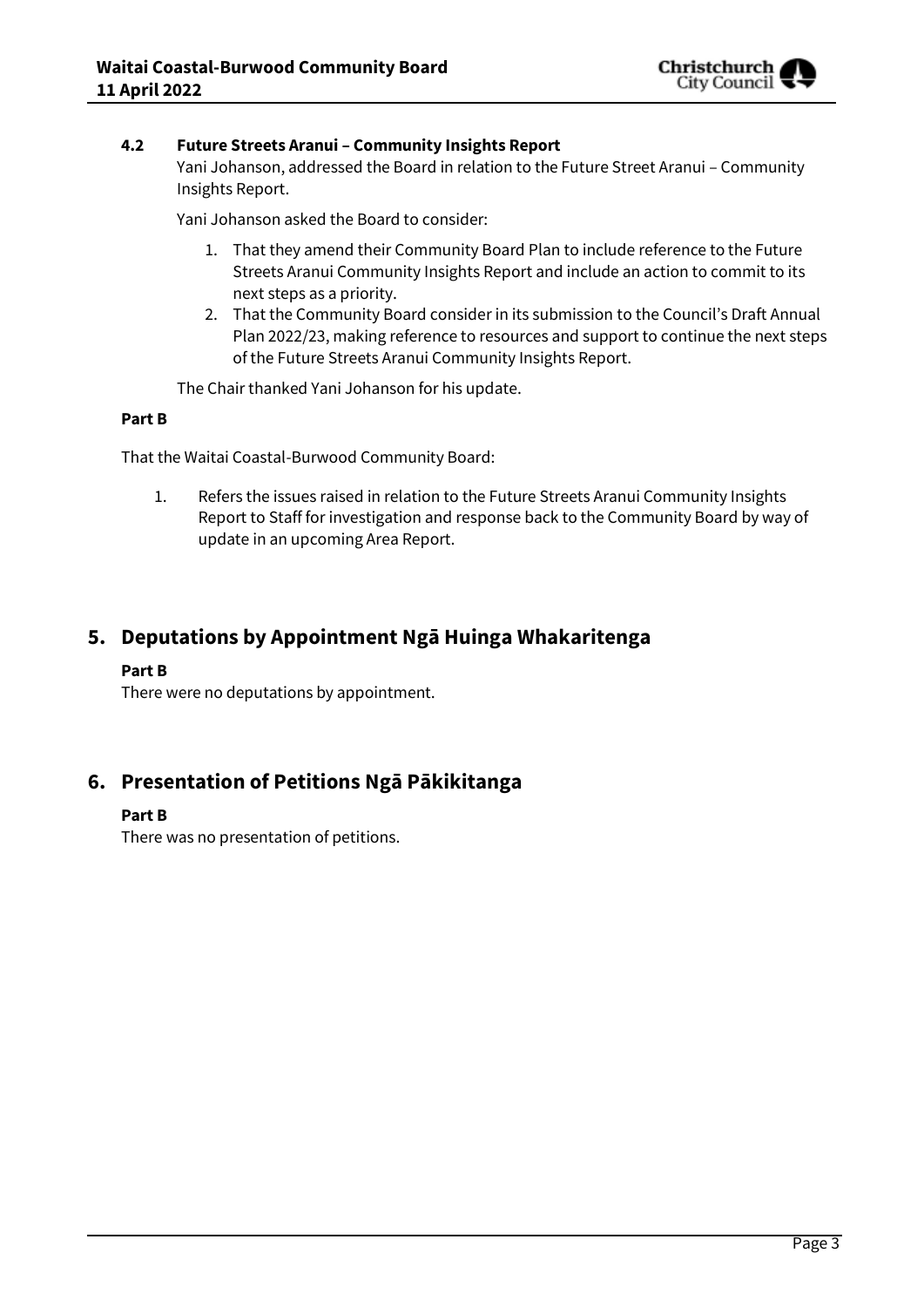

## **7. Correspondence**

The Council Officer in attendance took the report as read.

The Chair called for questions. There were no questions.

The Chair called for a mover of the officer recommendation. Jo Zervos moved the Officer Recommendation, which was seconded by Celeste Donovan. Following invitation from the Chair, there was no debate on the item. The motion was put to the meeting and carried unanimously.

## **Community Board Resolved CBCB/2022/00015 Original Officer Recommendation accepted without change**

## **Part B**

That the Waitai Coastal-Burwood Community Board:

1. Receive the correspondence from Amanda Neil in relation to the thoughtful actions and generosity of local resident Peter Currey and to request that staff present Peter Currey with a certificate of appreciation on behalf of the Board.

Jo Zervos/Celeste Donovan **Carried**

## **8. Morhawk 2017 Limited - Landlord Consent to Change Accommodation (Campground) Rate Pricing Charges - South Brighton Motor Camp**

The Chair asked members if they had any questions in relation to the public excluded attachment. Members indicated that they had no questions in relation to this report.

The Chair moved the officer recommendation, which was seconded by Phil Mauger. Following invitation from the Chair, there was no debate on the item. The motion was put to the vote and carried unanimously.

## **Community Board Resolved CBCB/2022/00016 Original Officer Recommendation accepted without change**

#### **Part C**

That the Waitai Coastal-Burwood Community Board:

- $1<sup>1</sup>$ Approves on behalf of the Council, as Landlord, the proposed change to current charges, and the adopting of a Dynamic Pricing Rate strategy for the setting of accommodation charges as requested by Morhawk 2017 Limited.
- 2. Authorise the Property Consultancy Manager to manage and conclude all issues, processes and documentation associated with the request for landlord approval.

Kelly Barber/Phil Mauger **Carried**

## **11. Resolution to Exclude the Public**

The meeting did not go into public excluded.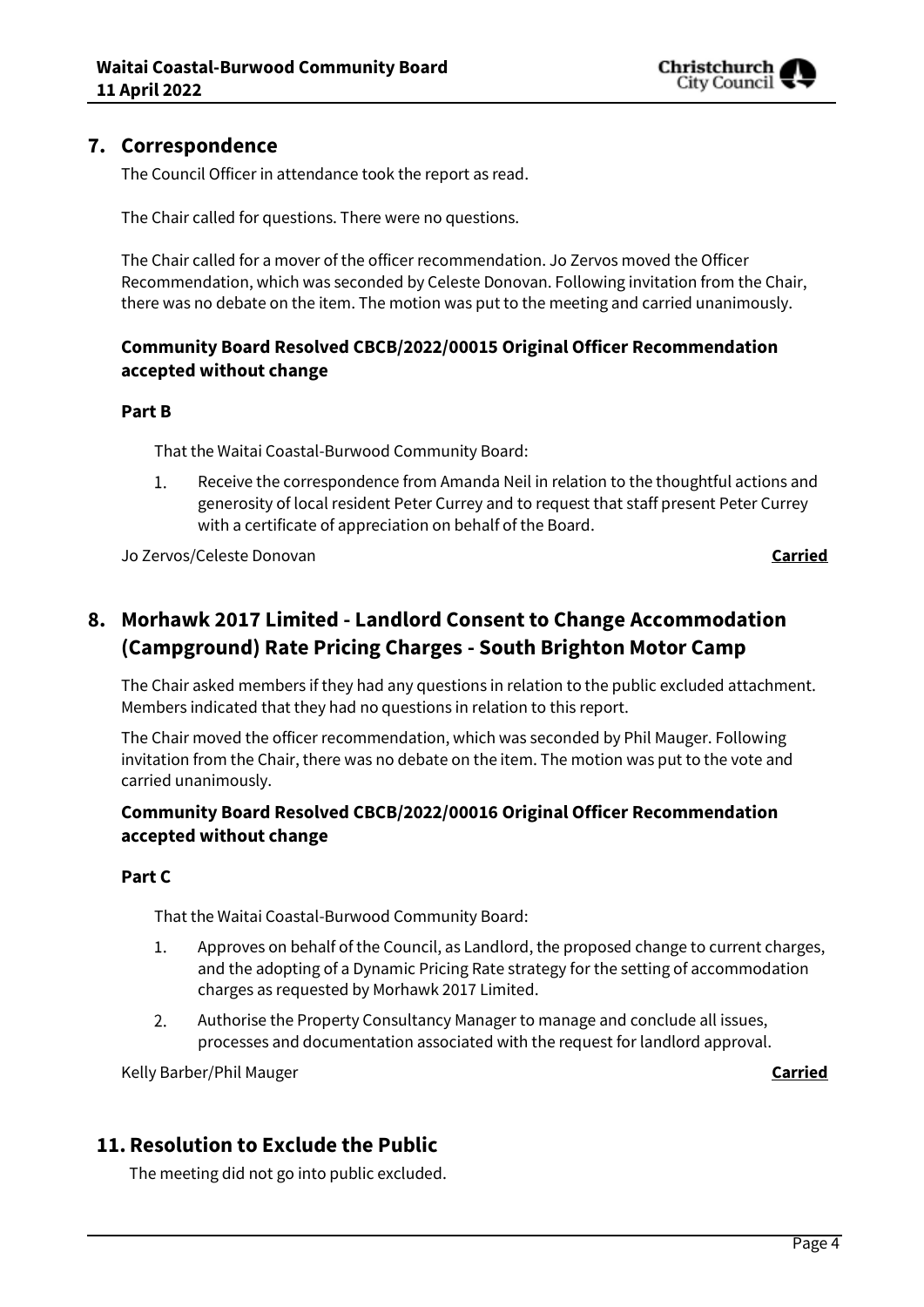

## **9. Waitai Coastal-Burwood Community Board Area Report - April 2022**

The Council Officer in attendance took the report as read.

The Chair called for questions on this item.

Thanks was expressed in relation to Walk Waitaha 2022 initiative and it was asked if this was part of the Walking Festival. The Council Officer in attendance confirmed that it is a revised version of the Walking Festival for this year due to Covid-19 restrictions.

Jo Zervos asked Council Officers when they are likely to receive a Briefing from Police. The Council Officer in attendance informed those present that a Briefing from Police has been arranged for the Board's next meeting.

There were no other questions.

The Chair moved the officer recommendation, which was seconded by Linda Stewart. Following invitation from the Chair, there was no debate on the item. The motion was put to the vote and carried unanimously.

## **Community Board Resolved CBCB/2022/00017 Original Officer Recommendation accepted without change**

#### **Part B**

That the Waitai Coastal-Burwood Community Board:

Receive the Waitai Coastal-Burwood Community Board Area Report for April 2022.  $1.$ 

Kelly Barber/Linda Stewart **Carried**